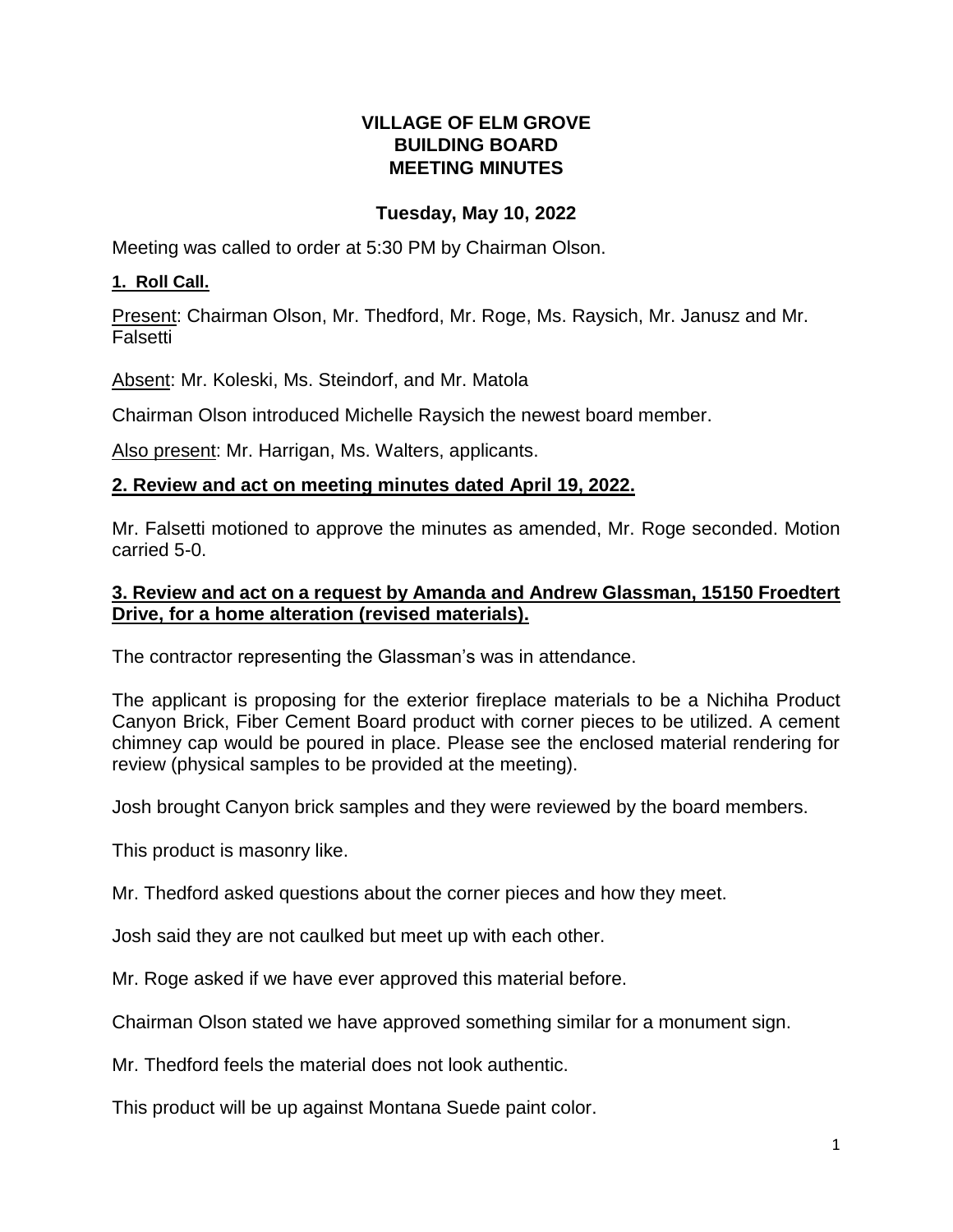Mr. Falsetti motioned to approve canyon brick material. Mr. Janusz seconded. Motion carried 4-1. Mr. Thedford –voted nay

## **4. Review and act on a request by Brian & Laurie Kworak, 13000 Gremoor Drive, for a pool shed.**

Mr. Dworak was present before the Board.

He has submitted a revised plan set for the pool shed which reflects changes based from the discussion held at the April 19<sup>th</sup> meeting.

Materials for siding and countertop were passed around to the board. Material for under the counter top has hanged to siding.

A can light will be used in the soffit. The frame is white trim. The metal frame on overhead door at counter area is black. Material for countertop is a black granite.

Mr. Thedford motioned to approve as submitted, Mr. Roge seconded. Motion carried 5-0.

#### **5. Review and act on a request by Steve and Renee Squire, 1740 Westmoor Terrace, for a home alteration.**

Ben Jacobi, of Vertical Works Inc., was present before the board.

Applicant has submitted plans to renovate the existing sunroom on the rear of their home The existing footing is under the pad.

All new materials will match existing materials on the home

.

There will be no thresholds or steps between the inside and the sunroom.

Ms. Raysich asked about the decision for placement of the A/C unit.

Mr. Squire stated it faces the woods and the unit's configuration doesn't allow for many choices.

Mr. Falsetti motioned to approve as submitted, Ms. Raysich seconded. Motion carried 5- 0.

### **6. Review and act on a request by Simon Dao & Bridget Mroczkowski, 1760 San Fernando Drive, for a home alteration**

Lisa of Rob Miller Homes and Rob Miller were present before the Board.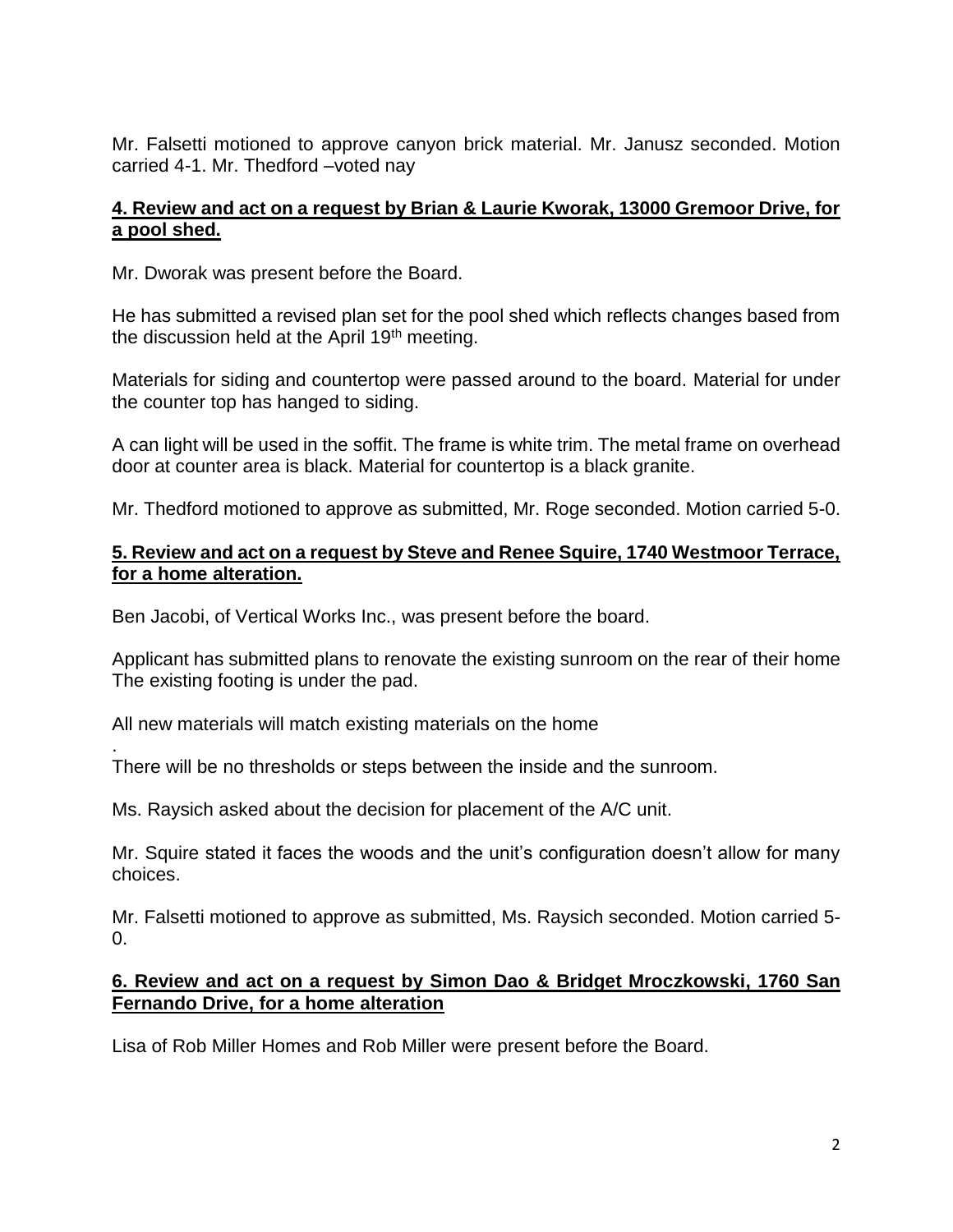Applicants are requesting approval to construct a screen porch and second floor addition to the rear of the home. Several window alterations are also being proposed at this time. All roof, siding and trim will match existing materials on the home.

Ms. Raysich inquired if they are painting the exterior. Mr. Miller stated yes, color will remain as is today.

Chairman Olson asked if they looked at the way the gable on the second floor addition in the back of the house and addition differ.

Yes, they can adjust and add the overhang above the windows.

Garage door stays as is.

Mr. Thedford motioned to approve the plan as presented except for the gable changes discussed Ms. Reysich seconded. Motion carried 6-0

### **7. Review and act on a request by UW Credit Union, 15300 W. Bluemound Road, for a new Business Signage.**

Cheryl Weisensel of UW Credit Union and Mike Studnicka of Wisconsin Sign were present before the Board.

Based on the comments provided at the April 19<sup>th</sup> Building Board meeting, a revised signage plan set has been submitted for the Board's consideration. Changes to the plan include:

- 1. The elimination of building signage on the north elevation of the building (Watertown Plank Road).
- 2. A liberal interpretation of 335-48(3)(a) *Window Signage* is proposed on page 9 of the new submittal, although the overall square footage of the Super Graphic has not changed. The Super Graphic Exhibit from 4/19/22 is enclosed for the Board's reference.
- 3. The UWCU "leaf" has been removed from the Side 1 approach of the ITM canopies.

Ms. Weisensel stated the south and west elevations are most important to the business.

Mr. Roge asked for ordinance clarification as to signage on the non-frontage elevations.

Mr. Harrigan stated the non-frontage elevation is at the board's discretion.

All lighting is dimmable but security is an issue. Therefore downcast lighting will be on during the evening hours.

Mr. Falsetti asked if they would consider taking off the logo facing WTP Rd.